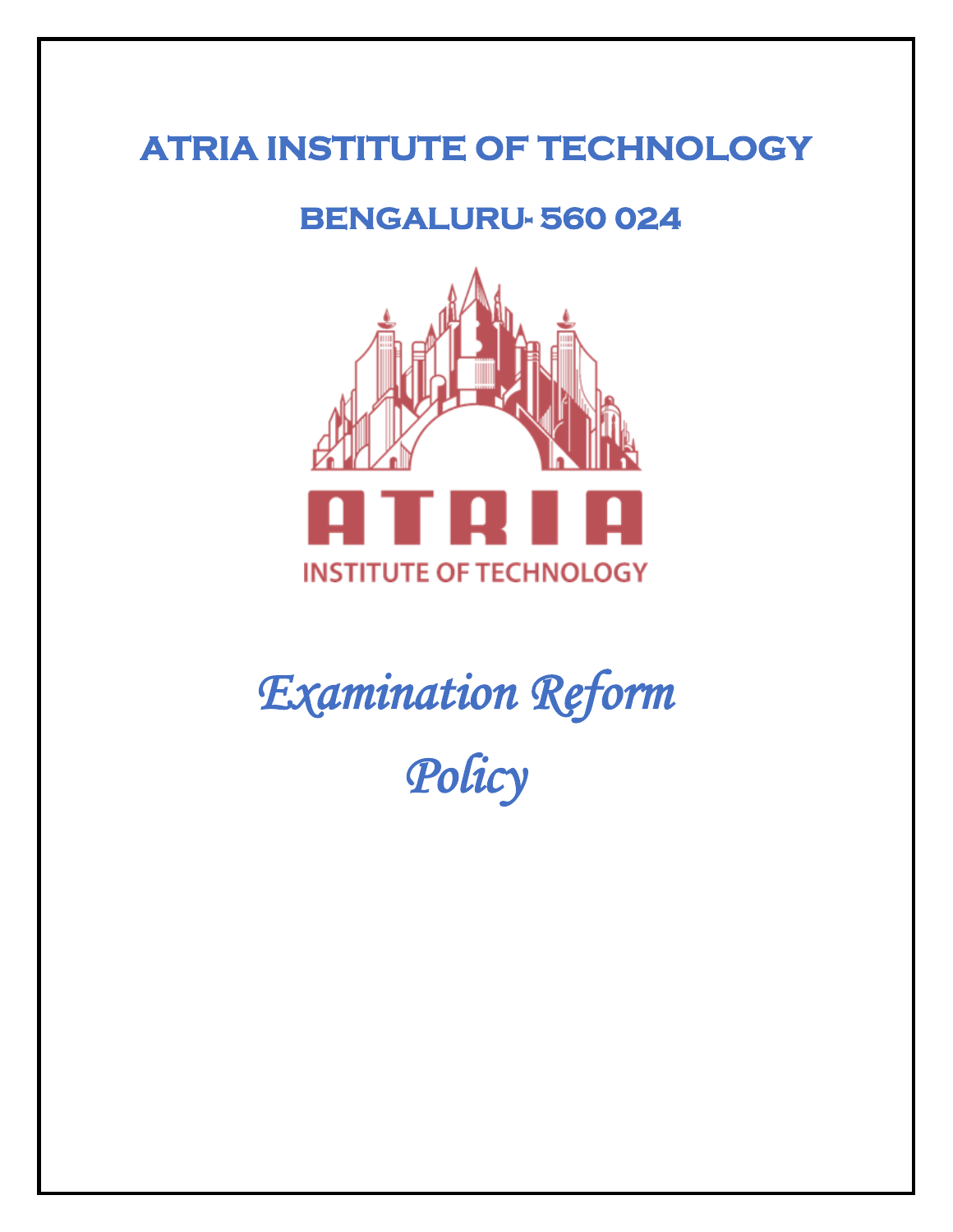# **TABLE OF CONTENTS**

|                | <b>Title</b>                                                                  | Page<br>No. |
|----------------|-------------------------------------------------------------------------------|-------------|
| 1.             | <b>Introduction</b>                                                           | 3           |
| $\overline{2}$ | 2. Assessment Strategy for Outcome Based Education (OBE)                      | 5           |
|                | 2.1 Mapping Program Outcomes (POs)to Assessment<br>(Examinations)             | 5           |
|                | 2.2 Two-step Process for Bringing Clarity to POs                              | 5           |
|                | 2. 3 Program Outcomes - Competencies - Performance<br><i>Indicators (PIs)</i> | 7           |
| 3.             | 3. Improving Structure and Quality of Assessments                             | 13          |
|                | 3.1 Bloom's Taxonomy for Assessment Design                                    | 13          |
|                | 3.2 Action Verbs for Assessment                                               | 14          |
|                | 3.3 Assessment Planning                                                       | 16          |
|                | 4. Assessing Higher - order Abilities & Professional Skills                   | 18          |
| 4.             | 4.1 Innovative Educational Experiences to Teach and Assess                    | 18          |
|                | 4.2 Using Scoring Rubrics as Assessment Tool                                  | 19          |
|                | 4.3 Open-Book Examinations                                                    | 19          |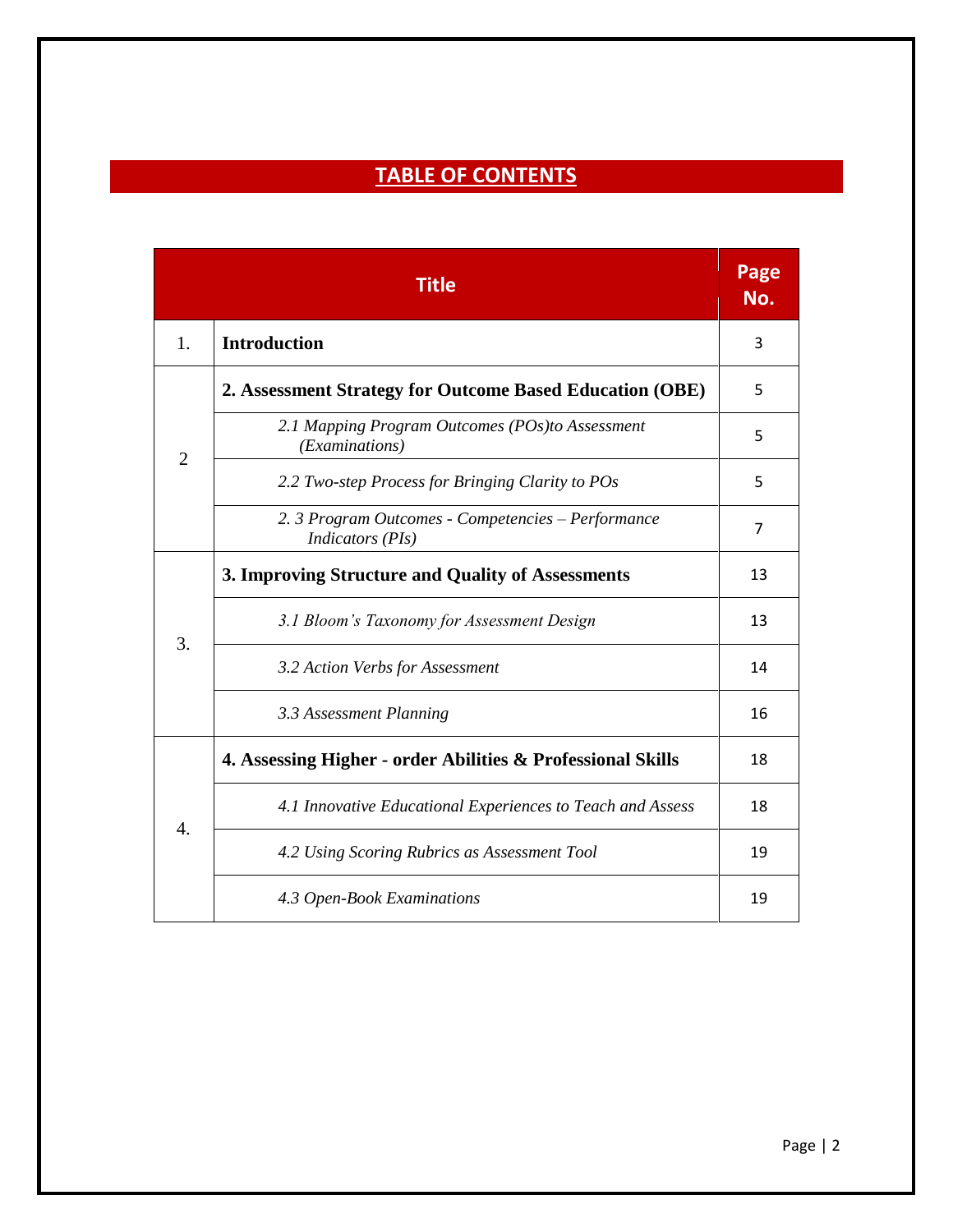# **INTRODUCTION**

Globalization of the world economy and higher education are driving profound changes in engineering education system. There is a continuing need to dynamically adapt to these changes, to ensure that we remain competitive and can respond effectively to the challenges of globalization. Future engineering graduates not only need to be knowledgeable in his/her discipline but also needs a new set of soft, professional skills and competencies [1].

In recent years, there have been essential changes in engineering education in terms of what to teach (content) and how to teach (knowledge delivery) and how to assess (student learning).

AICTE has already taken initiation to come out with model curriculum for engineering programs. The digital initiatives of MHRD and AICTE have made available very large number of MOOC courses through SWAYAM that can help the colleges and teachers to adopt innovative methodologies in the delivery of course.

The present report focusses on the recommendations for reforms in examinations (assessment of student) in the context of emerging landscape of engineering education.

Examinations/student assessments play a very important role in deciding the quality of education. They must not only assess student's achievements (and grades) but also measure whether the desired learning outcomes have been achieved. The achievement of objectives and program outcomes are crucial and needs to be proven through accurate and reliable assessments.

The academic quality of examinations (question papers) in Indian engineering education system has been a matter of concern from a long time. It is widely acknowledged that "assessment drives learning'', what and how students learn depend to a major extent on how they think they will be assessed [2]. The question papers that require simple memory recall will not ensure deep, meaningful learning. High expectations for learning motivate the students to rise to the occasion. The assessment (examination) must embed those high expectations to ensure that the learner is motivated to attain them.

Considering the above imperatives, it is clear that reforms in Examinations are critical for improvement of the quality of Indian engineering education. The most important drivers for reforms in examination system of Indian engineering education are: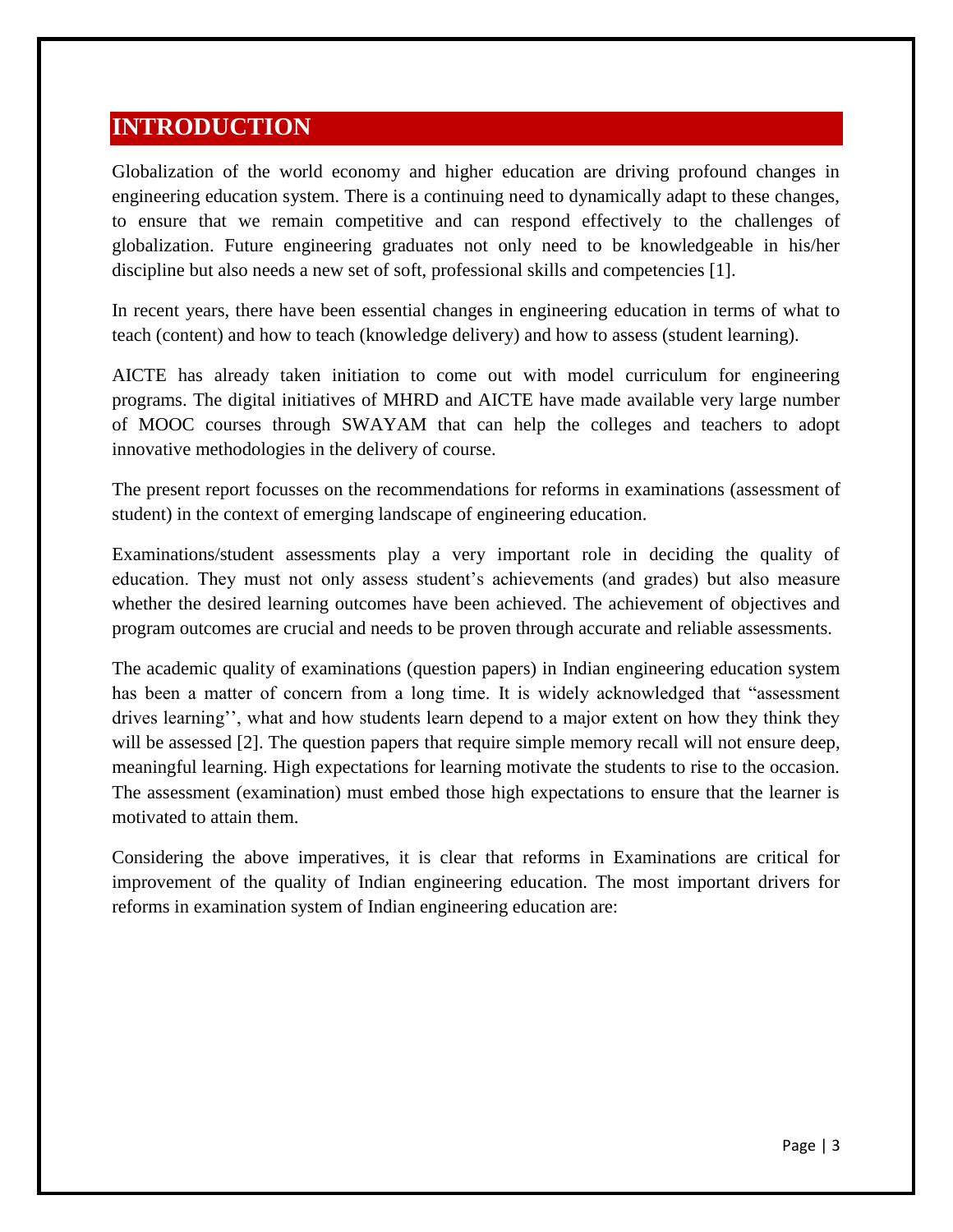### *1. Adaptation of Outcome-Based Education Framework*

Outcome-based education (OBE)- a performance-based approach has emerged as a major reform model in the global engineering education scenario [3]. The country that wants to be a signatory member of a multinational agreement for the mutual recognition of engineering degrees, i.e. the Washington Accord (WA) must implement OBE. This will be an endorsement that the engineering education system has demonstrated a strong, long-term commitment to quality assurance in producing engineers ready for industry practice in the international scene. Being signatory to the Washington Accord, Indian accreditation agency 'National Board of Accreditation (NBA)' has made it mandatory for engineering institutions to adapt OBE framework for their curriculum design, delivery and assessment. In OBE framework, the educational outcomes of a program are clearly and unambiguously specified. These determine the curriculum content and its organization, the teaching methods and strategies and the assessment process.

Though Indian Universities and Colleges have started adapting OBE framework for their engineering programs, the focus is limited to the curriculum design part, i.e. connecting curriculum components to the program outcomes. Very little attention is being given for connecting examination questions/assessment tools to the program outcomes. The absence of proper mapping between program outcomes and assessment tools lead to the inaccurate and unreliable measurement of attainment of outcomes by the students. This missing connect creates a big gap in the effective adaptation of OBE framework, making the whole exercise futile.

### *2. Importance of Higher-order Abilities and Professional Skills*

In the present examination system, memorization occupies a dominant place. The recall of factual knowledge, though essential to any examination, is only one of several major abilities to be demonstrated by the graduates. The assessment process must also test higher level skills viz. ability to apply knowledge, solve complex problems, analyse, synthesise and design. Further, professional skills like the ability to communicate, work in teams, lifelong learning have become important elements for employability of the graduates [4]. It is important that the examinations also give appropriate weightage to the assessment of these higher-level skills and professional competencies.

Keeping in view of the above challenges and looking at some of the worldwide best practices in assessment, the present report comes up with several recommendations that can be used by Universities/ Colleges to design their assessment strategies.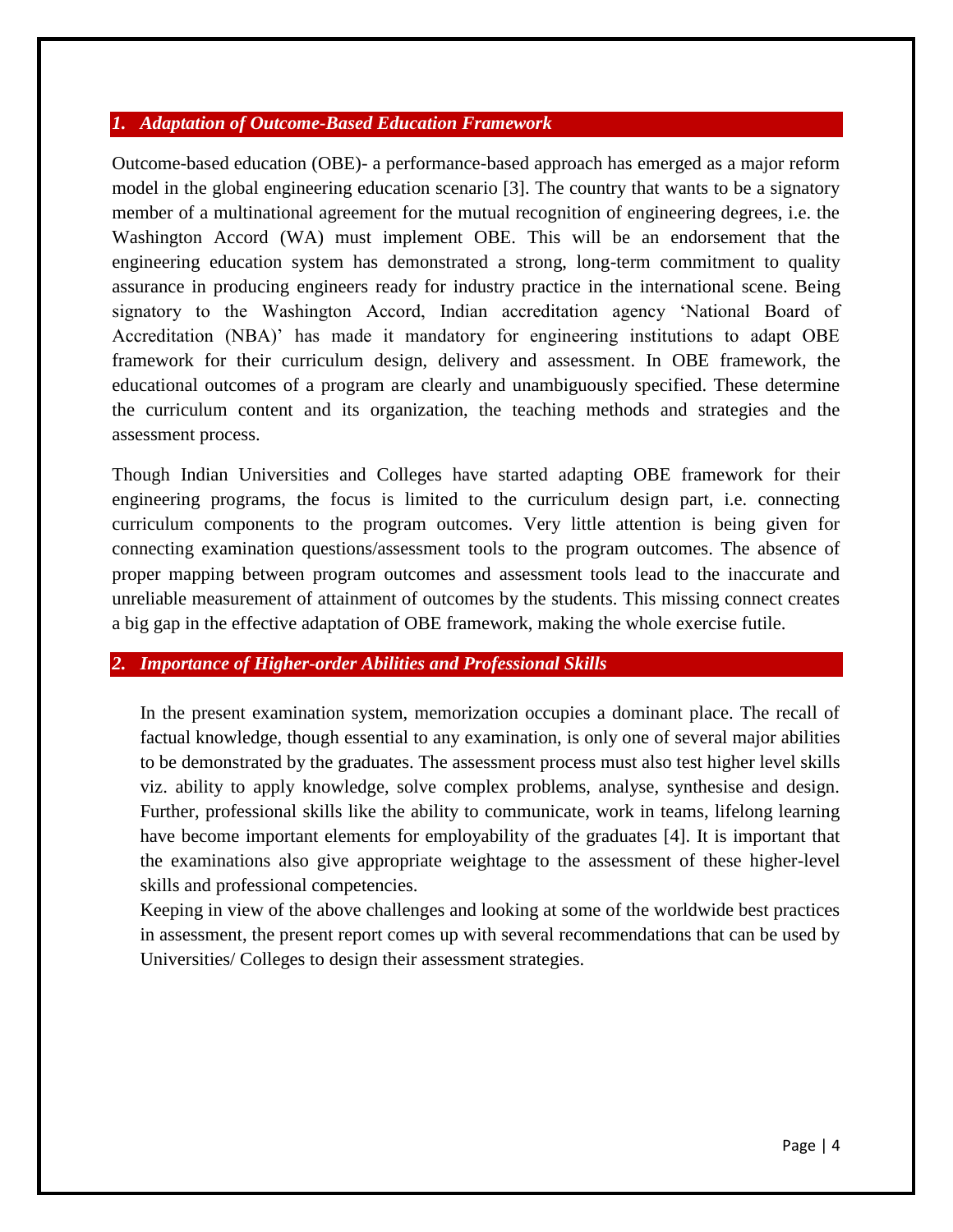# **ASSESSMENT STRATEGY FOR OUTCOME-BASED EDUCATION**

### *1. Mapping Program Outcomes to Assessment (Examinations)*

Graduate attributes (GAs) articulate the generic abilities to be looked for in a graduate of any undergraduate degree program. They form the Program Outcomes (POs) that reflect the skills, knowledge and abilities of graduates regardless of the field of study. This does not mean that POs are necessarily independent of disciplinary knowledge –rather, these qualities may be developed in various disciplinary contexts.

In outcome-based education, a "design down" process is employed which moves from POs to Course Outcomes (COs) and outcomes for individual learning experiences. Outcomes at each successive level need to be aligned with, and contribute to, the program outcomes.

Courses are the building blocks of a program. Teaching strategies, learning activities, assessments and resources should all be designed and organized to help students achieve the learning outcomes at the course level. In the assessment activities, students demonstrate their level of achievement of the course learning outcomes. In a constructively aligned program, the courses are carefully coordinated to ensure steady development or scaffolding from the introduction to mastery of the learning outcomes, leading to achievement of the intended POs. For the effectiveness of the program, the achievement of POs is crucial which needs to be proven through accurate and reliable assessments.

### *2. Two-step Process for Bringing Clarity to POs*

POs give useful guidance at the program level for the curriculum design, delivery and assessment of student learning. However, they represent fairly high-level generic goals that are not directly measurable. Real observability and measurability of the POs at course level is very difficult. To connect high-level learning outcomes (POs) with course content, course outcomes and assessment, there is a necessity to bring further clarity and specificity to the program outcomes [5]. This can be achieved through the following two-step process of identifying Competencies and Performance Indicators (PI).

1) Identify Competencies to be attained: For each PO define competencies –different abilities implied by program outcome statement that would generally require different assessment measures. This helps us to create a shared understanding of the competencies we want students to achieve. They serve as an intermediate step to the creation of measurable indicators.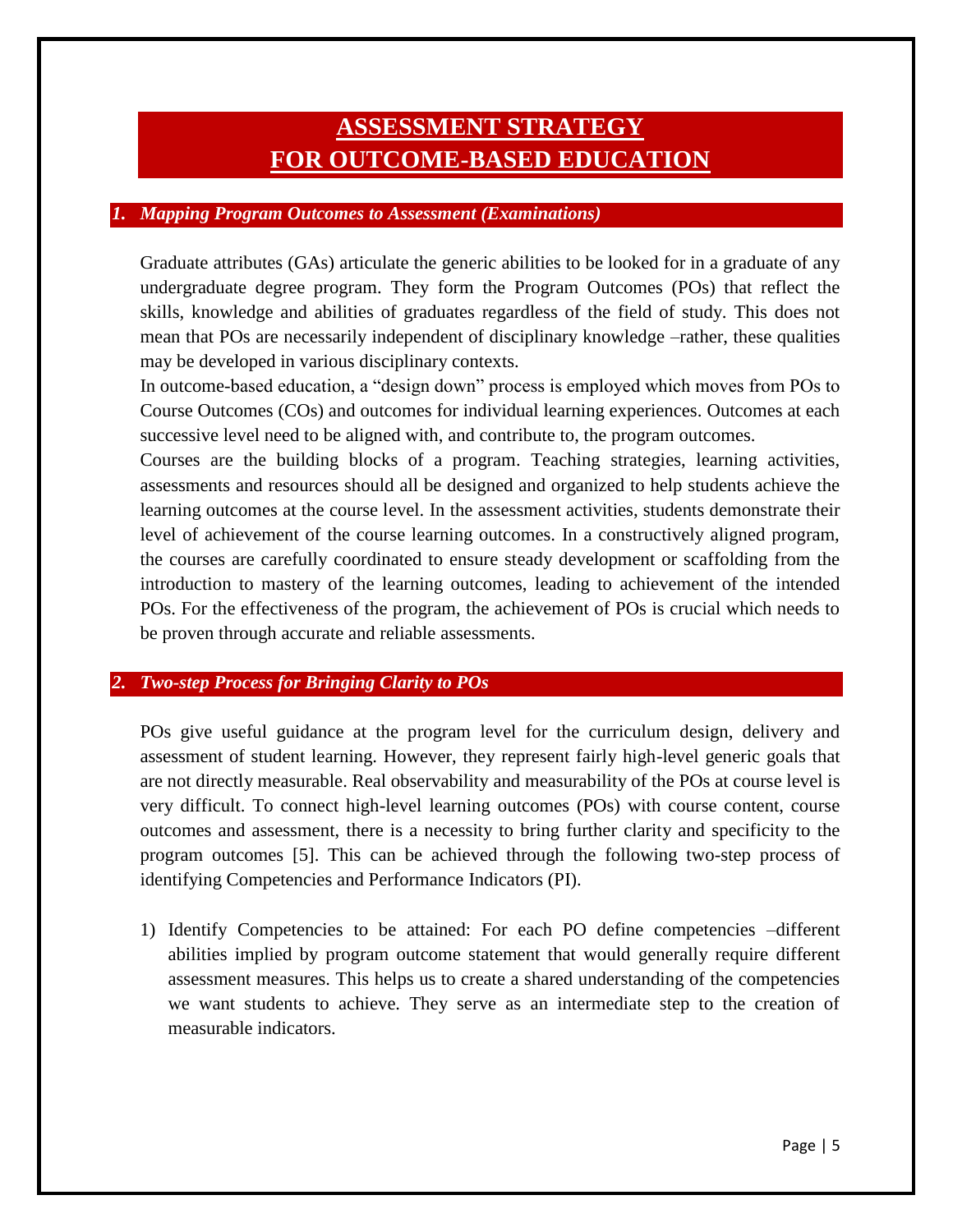# *Example:*

Program Outcome (Attribute 3)

# *Design:*

PO3: Design/Development of Solutions: Design solutions for complex engineering problems and design system components or processes that meet the specified needs with appropriate consideration for public health and safety, and cultural, societal, and environmental considerations.

# *Competencies*

- $\triangleright$  Demonstrate an ability to define a complex, open-ended problem in engineering terms.
- $\triangleright$  Demonstrate an ability to generate a diverse set of alternative design solutions.
- Demonstrate an ability to select the optimal design scheme for further development.
- $\triangleright$  Demonstrate an ability to advance an engineering design to the defined end state.
- 2) Define Performance Indicators: For each of the competencies identified, define performance Indicators (PIs) that are explicit statements of expectations of the student learning. They can act as measuring tools in assessment to understand the extent of attainment of outcomes. They can also be designed to determine the appropriate achievement level or competency of each indicator so that instructors can target and students can achieve the acceptable level of proficiency.

# *Example:*

For the Competency -2

Demonstrate an ability to generate a diverse set of alternative design solutions

# *Performance Indicators:*

- $\checkmark$  Apply formal idea generation tools to develop multiple engineering design solutions
- $\checkmark$  Build models, prototypes, algorithms to develop a diverse set of design solutions
- $\checkmark$  Identify the functional and non-functional criteria for evaluation of alternate design solutions.

It should be noted that, when we consider the program outcome, it looks like, it can be achieved only in the Capstone project. But if we consider the competencies and performance indicators, we start seeing the opportunities of addressing them (and hence PO) in various courses of the program.

Once the above process is completed for the program, the assessment of COs for all the courses is designed by connecting assessment questions (used in various assessment tools) to the PIs. By following this process, where examination questions map with PIs, we get clarity and better resolution for the assessment of COs and POs. The pictorial representation of the process is given in Fig. 1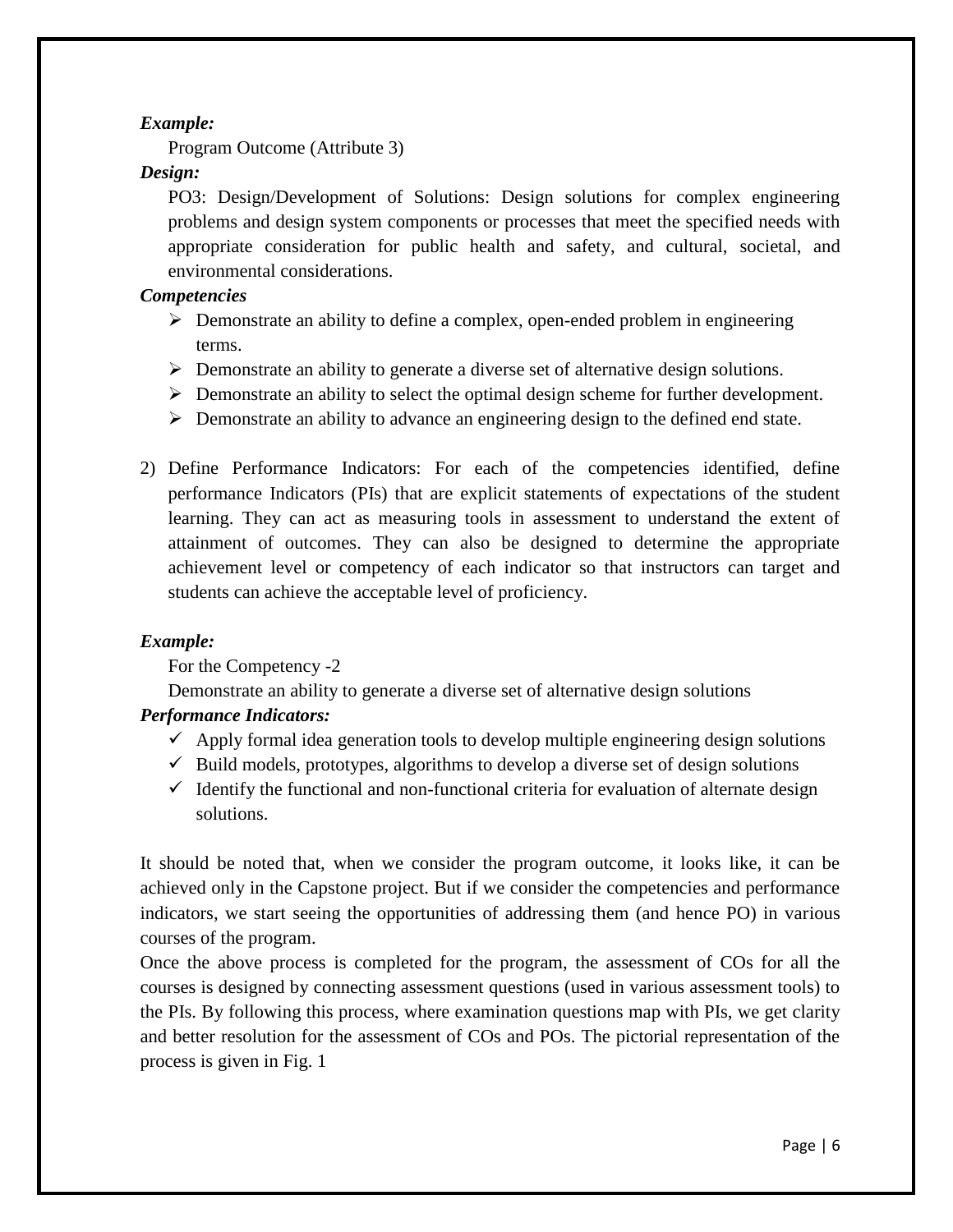

*Fig. 1: Connecting POs to Assessment*

# *3. Program Outcomes – Competencies – Performance Indicators*

Following table gives the suggestive list of competencies and associated performance indicators for each of the PO in Mechanical Engineering Program.

| PO 1: Engineering knowledge: Apply the knowledge of mathematics, science, engineering fundamentals, and an engineering<br>specialisation for the solution of complex engineering problems. |                                                                                                             |                                                                                                       |
|--------------------------------------------------------------------------------------------------------------------------------------------------------------------------------------------|-------------------------------------------------------------------------------------------------------------|-------------------------------------------------------------------------------------------------------|
|                                                                                                                                                                                            | <b>Competency</b>                                                                                           | <b>Indicators</b>                                                                                     |
| 1.1<br>Demonstrate competence<br>in mathematical modeling                                                                                                                                  | 1.1.1<br>Apply mathematical techniques such as calculus, linear algebra, and statistics tosolve<br>problems |                                                                                                       |
|                                                                                                                                                                                            |                                                                                                             | Apply advanced mathematical techniques to model and solve mechanical<br>1.1.2<br>engineering problems |
| 1.2                                                                                                                                                                                        | Demonstrate competence<br>in basic sciences                                                                 | 1.2.1 Apply laws of natural science to an engineering problem                                         |
| 1.3                                                                                                                                                                                        | Demonstrate competencein<br>engineering fundamentals                                                        | 1.3.1 Apply fundamental engineering concepts to solve engineering problems                            |
| 1.4                                                                                                                                                                                        | Demonstrate competence in<br>specialized engineering<br>knowledge to the program                            | Apply Mechanical engineering concepts to solve engineering problems.<br>1.4.1                         |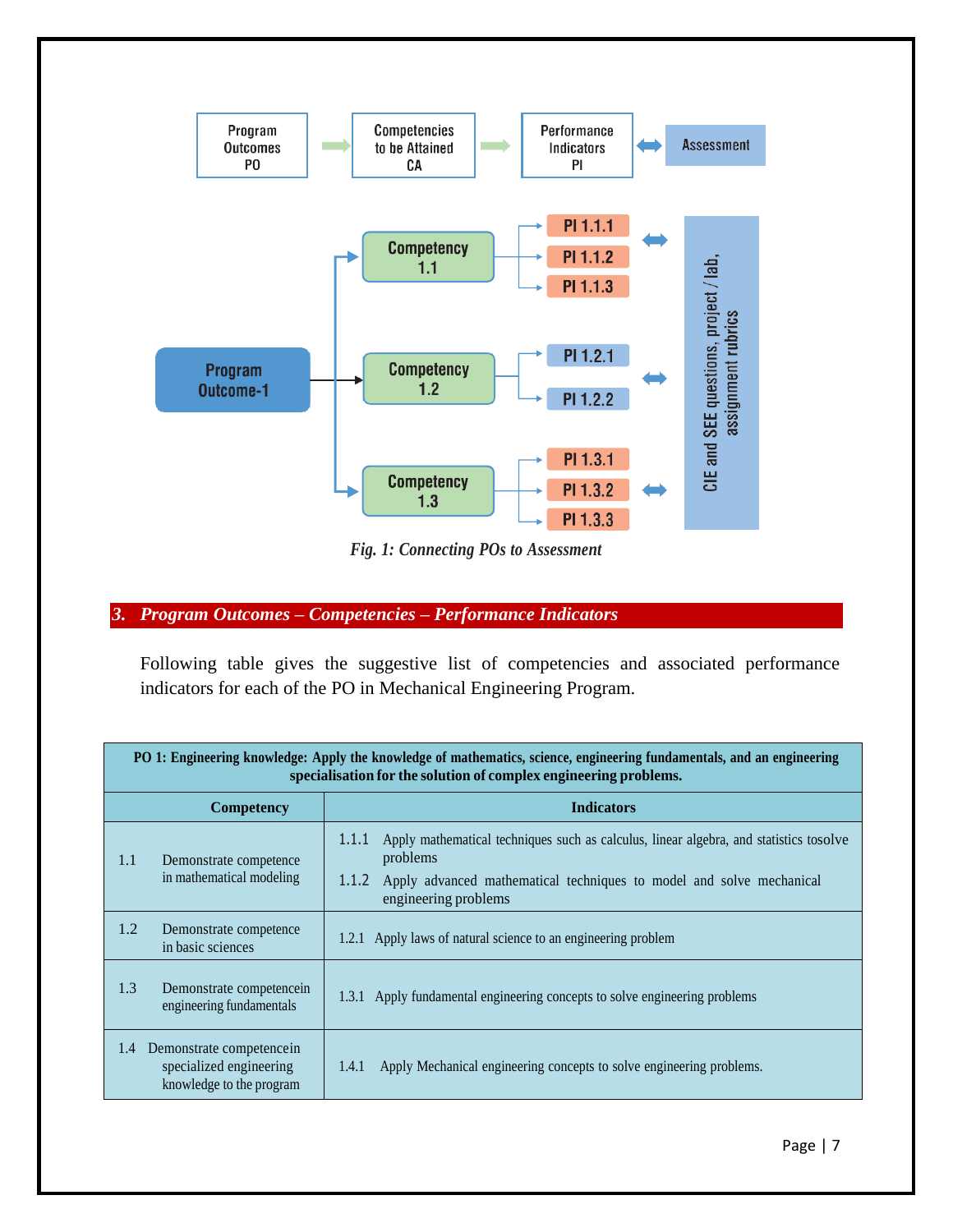**PO 2: Problem analysis: Identify, formulate, research literature, and analyse complex engineering problems reaching**

| Competency                                                                  |       | <b>Indicators</b>                                                                                                                                                                                         |
|-----------------------------------------------------------------------------|-------|-----------------------------------------------------------------------------------------------------------------------------------------------------------------------------------------------------------|
|                                                                             | 2.1   | Articulate problem statements and identify objectives                                                                                                                                                     |
| 2.1 Demonstrate an ability to identify<br>and formulate complex engineering | 2.2   | Identify engineering systems, variables, and parameters to solve the problems                                                                                                                             |
| problem                                                                     | 2.3   | Identify the mathematical, engineering and other relevant knowledge that applies to a given<br>problem                                                                                                    |
|                                                                             | 2.2.1 | Reframe complex problems into interconnected sub-problems                                                                                                                                                 |
| 2.2 Demonstrate an ability to                                               | 2.2.2 | Identify, assemble and evaluate information and resources.                                                                                                                                                |
| formulate a solution plan and<br>methodology for an engineering             | 2.2.3 | Identify existing processes/solution methods for solving the problem, including                                                                                                                           |
| problem                                                                     |       | forming justified approximations and assumptions                                                                                                                                                          |
|                                                                             | 2.2.4 | Compare and contrast alternative solution processes to select the best process.                                                                                                                           |
| 2.3 Demonstrate an ability to                                               | 2.3.1 | Combine scientific principles and engineering concepts to formulate model/s<br>(mathematical or otherwise) of a system or process that is appropriate in terms of<br>applicability and required accuracy. |
| formulate and interpret a model                                             | 2.3.2 | Identify assumptions (mathematical and physical) necessary to allow modeling of a system<br>at the level of accuracy required.                                                                            |
|                                                                             | 2.4.1 | Apply engineering mathematics and computations to solve mathematical models                                                                                                                               |
| 2.4 Demonstrate an ability to execute                                       | 2.4.2 | Produce and validate results through skilful use of contemporary engineering tools and<br>models                                                                                                          |
| a solution process and analyze results                                      | 2.4.3 | Identify sources of error in the solution process, and limitations of the solution.                                                                                                                       |
|                                                                             | 2.4.4 | Extract desired understanding and conclusions consistent with objectives and limitations of<br>the analysis                                                                                               |

**substantiated conclusions using first principles of mathematics, natural sciences, and engineering sciences.**

PO 3: Design/Development of Solutions: Design solutions for complex engineering problems and design system components or processes that meet the specified needs with appropriate consideration for public health and safety, and cultural, societal, and environmental considerations.

| <b>Competency</b>                                         | <b>Indicators</b>                                                                                                                         |
|-----------------------------------------------------------|-------------------------------------------------------------------------------------------------------------------------------------------|
|                                                           | 3.1.1<br>Recognize that need analysis is key to good problem definition                                                                   |
|                                                           | 3.1.2<br>Elicit and document, engineering requirements from stakeholders                                                                  |
| 3.1 Demonstrate an ability to                             | Synthesize engineering requirements from a review of the state-of-the-art<br>3.1.3                                                        |
| define a complex/open-<br>ended problem inengineering     | 3.1.4<br>Extract engineering requirements from relevant engineering Codes and Standardssuch<br>as ASME, ASTM, BIS, ISO and ASHRAE.        |
| terms                                                     | 3.1.5<br>Explore and synthesize engineering requirements considering health, safety risks,<br>environmental, cultural and societal issues |
|                                                           | 3.1.6<br>Determine design objectives, functional requirements and arrive at specifications                                                |
| 3.2 Demonstrate an ability to                             | 3.2.1<br>Apply formal idea generation tools to develop multiple engineering design solutions                                              |
| generate a diverse set of                                 | 3.2.2<br>Build models/prototypes to develop a diverse set of design solutions                                                             |
| alternative design solutions                              | 3.2.3<br>Identify suitable criteria for the evaluation of alternate design solutions                                                      |
| 3.3 Demonstrate an ability to<br>select an optimal design | 3.3.1<br>Apply formal decision-making tools to select optimal engineering design solutions for<br>further development                     |
| scheme for further<br>development                         | 3.3.2<br>Consult with domain experts and stakeholders to select candidate engineering design<br>solution for further development          |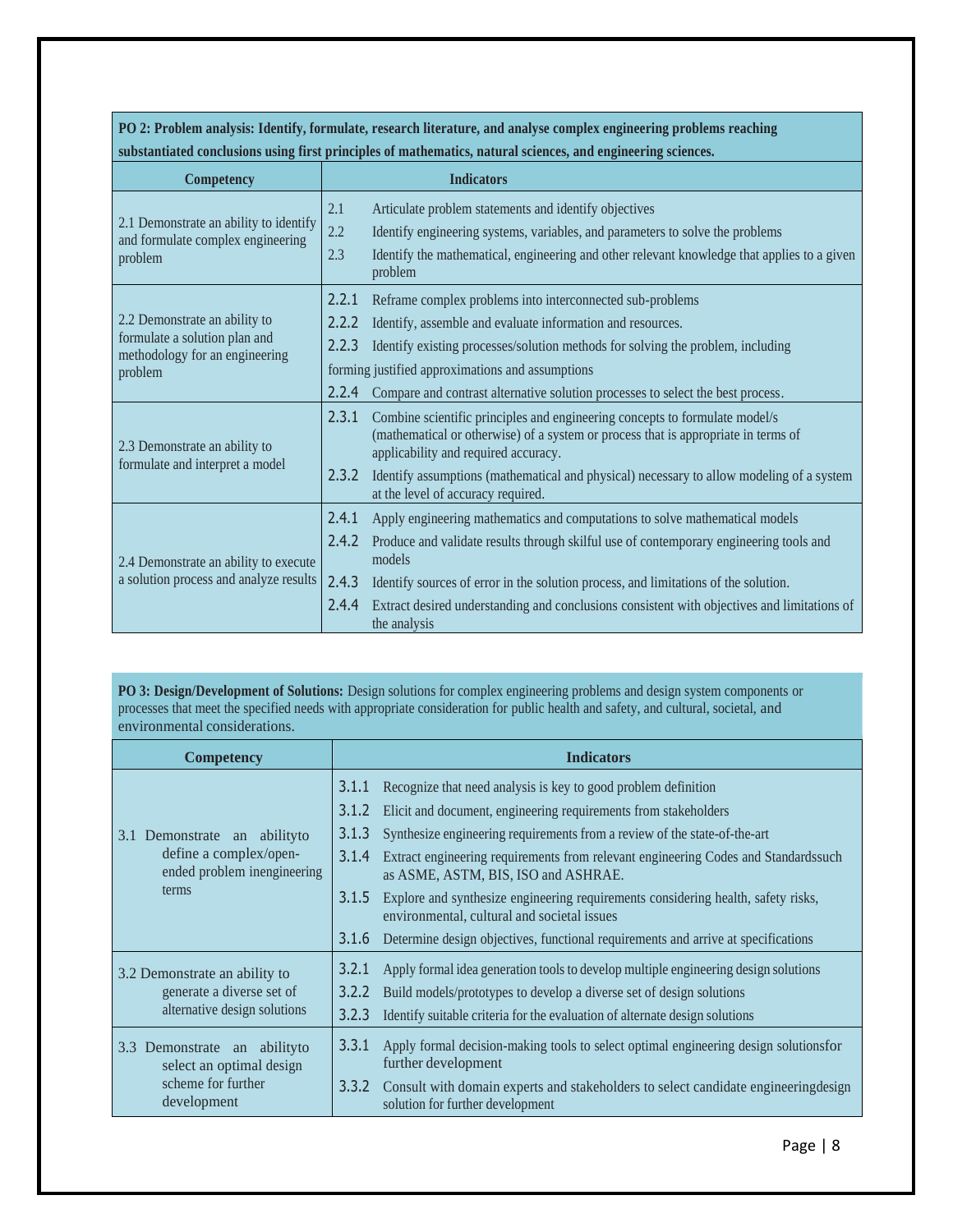3.4 Demonstrate an ability to advance an engineering design to defined end state

3.4.1 Refine a conceptual design into a detailed design within the existing constraints (of the resources) 3.4.2 Generate information through appropriate tests to improve or revise the design

| PO 4: Conduct investigations of complex problems: Use research-based knowledge and research methods including design of<br>experiments, analysis and interpretation of data, and synthesis of the information to provide valid conclusions. |                                                                                                                                                                                                                                                                                                                                                                                                                                                                                                                                                                                                                                                                                                                                         |  |
|---------------------------------------------------------------------------------------------------------------------------------------------------------------------------------------------------------------------------------------------|-----------------------------------------------------------------------------------------------------------------------------------------------------------------------------------------------------------------------------------------------------------------------------------------------------------------------------------------------------------------------------------------------------------------------------------------------------------------------------------------------------------------------------------------------------------------------------------------------------------------------------------------------------------------------------------------------------------------------------------------|--|
| <b>Competency</b>                                                                                                                                                                                                                           | <b>Indicators</b>                                                                                                                                                                                                                                                                                                                                                                                                                                                                                                                                                                                                                                                                                                                       |  |
| 4.1 Demonstrate an ability to<br>conduct investigations of<br>technical issues consistent<br>with their level of knowledge<br>and understanding<br>4.2 Demonstrate an ability to<br>design experiments to solve<br>open-ended problems      | 4.1.1<br>Define a problem, its scope and importance for purposes of investigation<br>4.1.2<br>Examine the relevant methods, tools and techniques of experiment design, system<br>calibration, data acquisition, analysis and presentation<br>4.1.3<br>Apply appropriate instrumentation and/or software tools to make measurements of<br>physical quantities<br>4.1.4<br>Establish a relationship between measured data and underlying physical principles.<br>4.2.1<br>Design and develop an experimental approach, specify appropriate equipment and<br>procedures<br>4.2.2<br>Understand the importance of the statistical design of experiments and choose an<br>appropriate experimental design plan based on the study objectives |  |
| 4.3 Demonstrate an ability to<br>analyze data and reach a                                                                                                                                                                                   | 4.3.1<br>Use appropriate procedures, tools and techniques to conduct experiments and collect data<br>4.3.2<br>Analyze data for trends and correlations, stating possible errors and limitations<br>4.3.3<br>Represent data (in tabular and/or graphical forms) so as to facilitate analysis and                                                                                                                                                                                                                                                                                                                                                                                                                                         |  |
| valid conclusion                                                                                                                                                                                                                            | explanation of the data, and drawing of conclusions<br>4.3.4<br>Synthesize information and knowledge about the problem from the raw data to reach<br>appropriate conclusions                                                                                                                                                                                                                                                                                                                                                                                                                                                                                                                                                            |  |

**PO 5: Modern tool usage:** Create, select, and apply appropriate techniques, resources, and modern engineering and IT toolsincluding prediction and modelling to complex engineering activities with an understanding of the limitations.

| <b>Competency</b>                                                                                          | <b>Indicators</b>                                                                                                                                                                                                                                                              |
|------------------------------------------------------------------------------------------------------------|--------------------------------------------------------------------------------------------------------------------------------------------------------------------------------------------------------------------------------------------------------------------------------|
| 5.1 Demonstrate an ability to                                                                              | Identify modern engineering tools such as computer-aided drafting, modeling and                                                                                                                                                                                                |
| identify/ create modern                                                                                    | 5.1.1                                                                                                                                                                                                                                                                          |
| engineering                                                                                                | analysis; techniques and resources for engineering activities                                                                                                                                                                                                                  |
| tools,                                                                                                     | 5.1.2                                                                                                                                                                                                                                                                          |
| techniques and resources                                                                                   | Create/adapt/modify/extend tools and techniques to solve engineering problems                                                                                                                                                                                                  |
| 5.2 Demonstrate an ability to select<br>and apply discipline-specific<br>tools, techniquesand<br>resources | Identify the strengths and limitations of tools for (i) acquiring information, (ii)<br>5.2.1<br>modeling and simulating, (iii) monitoring system performance, and (iv) creating<br>engineering designs.<br>Demonstrate proficiency in using discipline-specific tools<br>5.2.2 |
| 5.3 Demonstrate an ability to                                                                              | 5.3.1                                                                                                                                                                                                                                                                          |
| evaluate the suitability and                                                                               | Discuss limitations and validate tools, techniques and resources                                                                                                                                                                                                               |
| limitations of tools used to                                                                               | 5.3.2                                                                                                                                                                                                                                                                          |
| solve an engineering                                                                                       | Verify the credibility of results from tool use with reference to the accuracy and                                                                                                                                                                                             |
| problem                                                                                                    | limitations, and the assumptions inherent in their use.                                                                                                                                                                                                                        |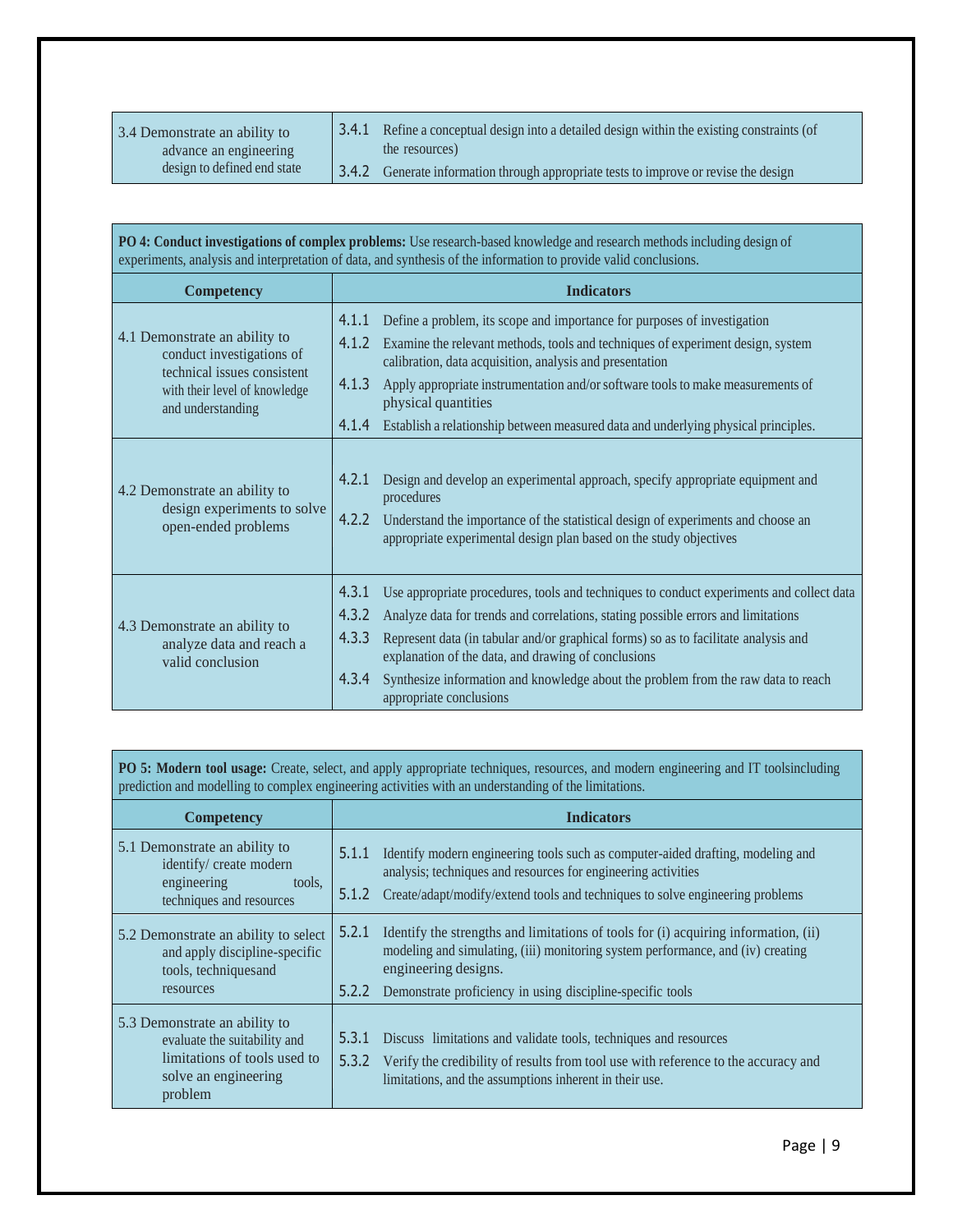**PO 6: The engineer and society:** Apply reasoning informed by the contextual knowledge to assess societal, health,safety, legal,and cultural issues and the consequent responsibilities relevant to the professional engineering practice.

|     | <b>Competency</b>                                                                                                                                                    | <b>Indicators</b>                                                                                                                                                          |
|-----|----------------------------------------------------------------------------------------------------------------------------------------------------------------------|----------------------------------------------------------------------------------------------------------------------------------------------------------------------------|
| 6.1 | Demonstrate an abilityto<br>describe engineeringroles in<br>a broader context.<br>e.g. pertaining to the<br>environment, health, safety,<br>legal and public welfare | 6.1.1 Identify and describe various engineering roles; particularly as pertains to<br>protection of the public and public interest at the global, regional and local level |
| 6.2 | Demonstrate<br>an<br>of<br>understanding<br>professional engineering<br>regulations, legislation and<br>standards                                                    | 6.2.1 Interpret legislation, regulations, codes, and standards relevant to your disciplineand<br>explain its contribution to the protection of the public                  |

| <b>PO 7: Environment and sustainability:</b> Understand the impact of the professional engineering solutions in societal and<br>environmental contexts, and demonstrate the knowledge of, and the need for sustainable development. |                                                                                                                                                                                                                            |  |
|-------------------------------------------------------------------------------------------------------------------------------------------------------------------------------------------------------------------------------------|----------------------------------------------------------------------------------------------------------------------------------------------------------------------------------------------------------------------------|--|
| <b>Competency</b>                                                                                                                                                                                                                   | <b>Indicators</b>                                                                                                                                                                                                          |  |
| 7.1<br>Demonstrate<br>an<br>understanding of the impact<br>of engineering and industrial<br>practices onsocial,<br>environmental and in<br>economic contexts                                                                        | 7.1.1<br>Identify risks/impacts in the life-cycle of an engineering product or activity<br>7.1.2<br>Understand the relationship between the technical, socio-economic and<br>environmental dimensions of sustainability    |  |
| 7.2 Demonstrate an ability to apply<br>principles of sustainable<br>design and development                                                                                                                                          | Describe management techniques for sustainable development<br>7.2.1<br>7.2.2<br>Apply principles of preventive engineering and sustainable development to an<br>engineering activity or product relevant to the discipline |  |

| <b>PO 8: Ethics:</b> Apply ethical principles and commit to professional ethics and responsibilities and norms of the engineering practice. |                                                         |                                                                                                                                                   |
|---------------------------------------------------------------------------------------------------------------------------------------------|---------------------------------------------------------|---------------------------------------------------------------------------------------------------------------------------------------------------|
|                                                                                                                                             | <b>Competency</b>                                       | <b>Indicators</b>                                                                                                                                 |
| 8.1                                                                                                                                         | Demonstrate an ability to<br>recognize ethical dilemmas | Identify situations of unethical professional conduct and propose ethical alternatives<br>8.1.1                                                   |
| 8.2                                                                                                                                         | Demonstrate an ability to<br>apply the Code of Ethics   | Identify tenets of the ASME professional code of ethics<br>8.2.1<br>Examine and apply moral $&$ ethical principles to known case studies<br>8.2.2 |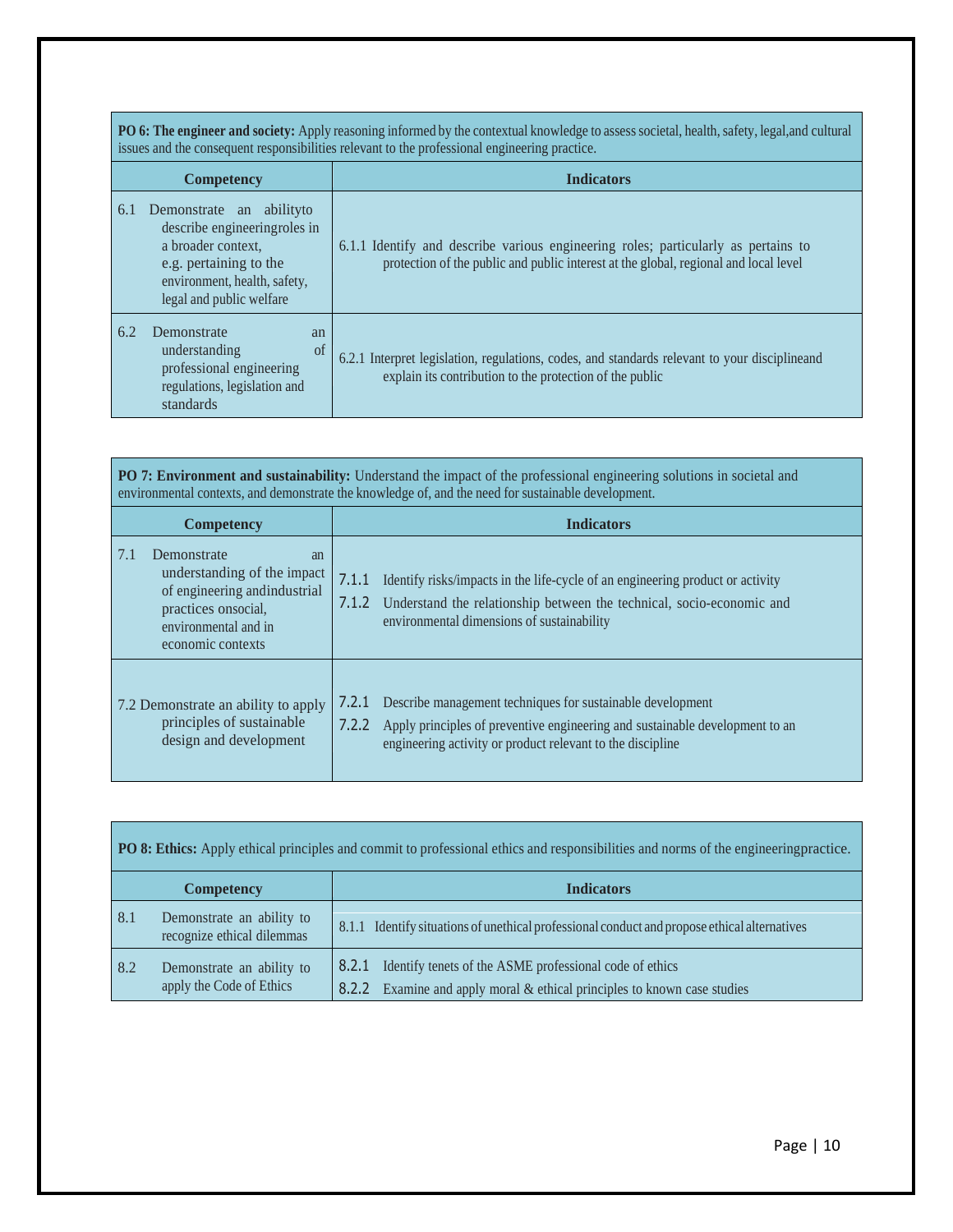**PO 9: Individual and team work:** Function effectively as an individual, and as a member or leader in diverse teams, and in multidisciplinary settings.

| <b>Competency</b>                                                                                                                                          | <b>Indicators</b>                                                                                                                                                                                                                                          |
|------------------------------------------------------------------------------------------------------------------------------------------------------------|------------------------------------------------------------------------------------------------------------------------------------------------------------------------------------------------------------------------------------------------------------|
| 9.1 Demonstrate an ability to form<br>a team and define a role for<br>each member                                                                          | Recognize a variety of working and learning preferences; appreciate the value of<br>9.1.1<br>diversity on a team<br>Implement the norms of practice (e.g. rules, roles, charters, agendas, etc.) of effective<br>9.1.2<br>team work, to accomplish a goal. |
| 9.2 Demonstrate effective<br>individual<br>and<br>operations--<br>team<br>communication, problem-<br>solving, conflict resolution<br>and leadership skills | Demonstrate effective communication, problem-solving, conflict resolution and<br>9.2.1<br>leadership skills<br>9.2.2 Treat other team members respectfully<br>Listen to other members<br>9.2.3<br>Maintain composure in difficult situations<br>9.2.4      |
| 9.3<br>Demonstrate success in a<br>team-based project                                                                                                      | 9.3.1 Present results as a team, with smooth integration of contributions from all<br>individual efforts                                                                                                                                                   |

**PO 10: Communication:** Communicate effectively on complex engineering activities with the engineering community and with the society at large, such as being able to comprehend and write effective reports and design documentation, make effective presentations, and give and receive clear instructions

| <b>Competency</b>                                                                                | <b>Indicators</b>                                                                                                                                                                                                                                                                                    |
|--------------------------------------------------------------------------------------------------|------------------------------------------------------------------------------------------------------------------------------------------------------------------------------------------------------------------------------------------------------------------------------------------------------|
| 10.1 Demonstrate an abilityto<br>comprehend technical<br>literature and document<br>project work | 10.1.1 Read, understand and interpret technical and non-technical information<br>10.1.2 Produce clear, well-constructed, and well-supported written engineering<br>documents<br>10.1.3 Create flow in a document or presentation - a logical progression of ideas so that<br>the main point is clear |
| 10.2 Demonstrate competence in<br>listening, speaking, and<br>presentation                       | 10.2.1 Listen to and comprehend information, instructions, and viewpoints of others<br>10.2.2 Deliver effective oral presentations to technical and non-technical audiences                                                                                                                          |
| 10.3 Demonstrate the ability to<br>integrate different modes of<br>communication                 | 10.3.1 Create engineering-standard figures, reports and drawings to complement writing<br>and presentations<br>10.3.2 Use a variety of media effectively to convey a message in a document or a<br>presentation                                                                                      |

**PO 11: Project management and finance:** Demonstrate knowledge and understanding of the engineering and management principles and apply these to one's work, as a member and leader in a team, to manage projects and in multidisciplinary environments.

| <b>Competency</b>                                                                                                  | <b>Indicators</b>                                                                                                                                                                                                |
|--------------------------------------------------------------------------------------------------------------------|------------------------------------------------------------------------------------------------------------------------------------------------------------------------------------------------------------------|
| 11.1 Demonstrate an ability to<br>evaluate the economic and<br>financial performance of an<br>engineering activity | 11.1.1 Describe various economic and financial costs/benefits of an engineering activity<br>11.1.2 Analyze different forms of financial statements to evaluate the financial status of an<br>engineering project |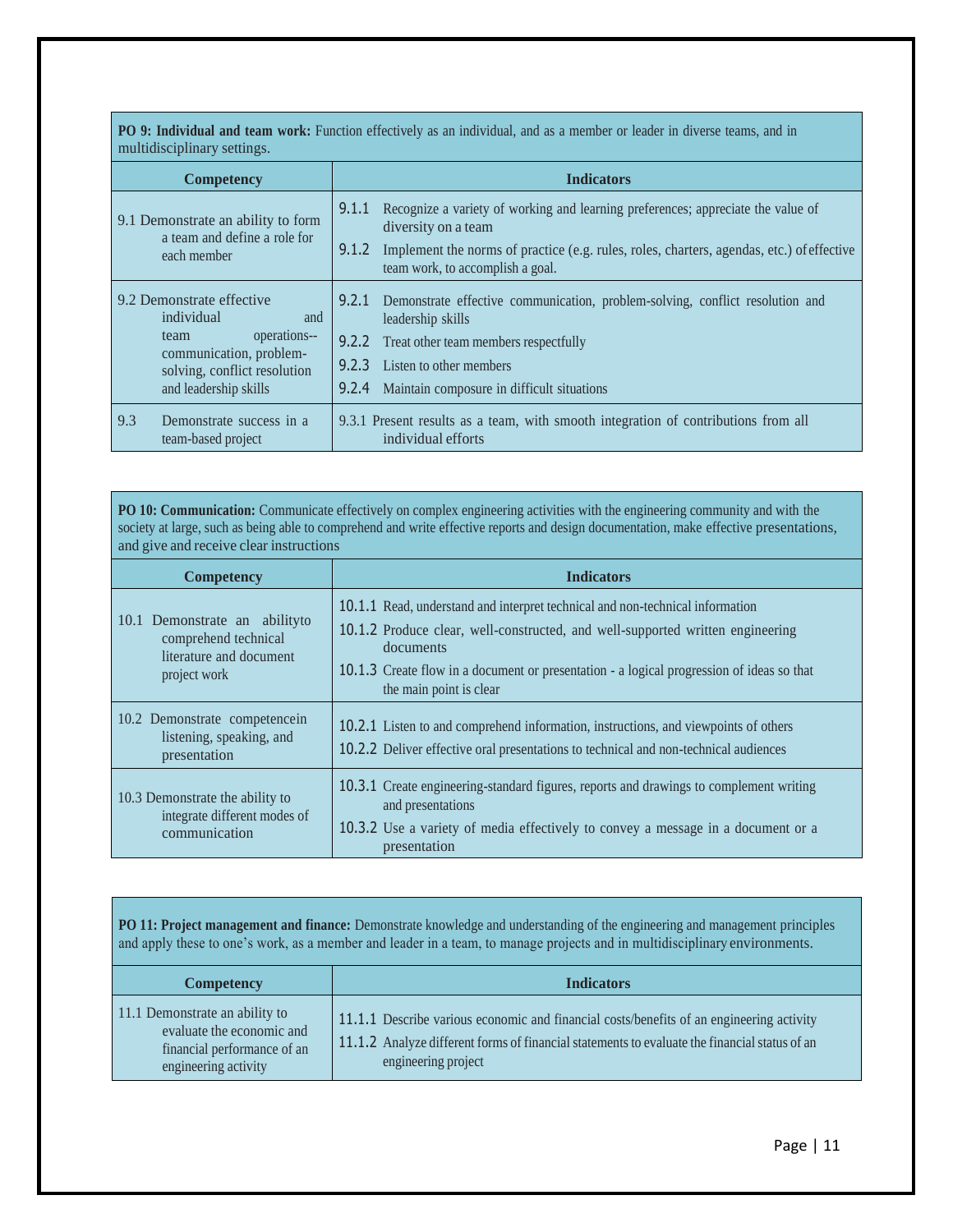| 11.2 Demonstrate an ability to<br>compare and contrast the<br>costs/benefits of alternate<br>proposals for an engineering<br>activity | 11.2.1 Analyze and select the most appropriate proposal based on economic and financial<br>Considerations. |
|---------------------------------------------------------------------------------------------------------------------------------------|------------------------------------------------------------------------------------------------------------|
| 11.3 Demonstrate an ability to                                                                                                        | 11.3.1 Identify the tasks required to complete an engineering activity, and the                            |
| plan/manage an engineering                                                                                                            | resources required to complete the tasks.                                                                  |
| activity within time and                                                                                                              | 11.3.2 Use project management tools to schedule an engineering project, so it                              |
| budget constraints                                                                                                                    | iscompleted on time and on budget.                                                                         |

**PO 12: Life-long learning:** Recognise the need for, and have the preparation and ability to engage in independent and life-longlearning in the broadest context of technological change.

| <b>Competency</b>                                                                                      | <b>Indicators</b>                                                                                                                                                                                                                                                                                     |  |
|--------------------------------------------------------------------------------------------------------|-------------------------------------------------------------------------------------------------------------------------------------------------------------------------------------------------------------------------------------------------------------------------------------------------------|--|
| 12.1 Demonstrate an ability to<br>identify gaps in knowledge<br>and a strategy to close these<br>gaps  | 12.1.1 Describe the rationale for the requirement for continuing professional development<br>12.1.2 Identify deficiencies or gaps in knowledge and demonstrate an ability to source<br>information to close this gap                                                                                  |  |
| 12.2 Demonstrate an ability to<br>identify changing trends in<br>engineering knowledge and<br>practice | 12.2.1 Identify historic points of technological advance in engineering that required<br>practitioners to seek education in order to stay current<br>12.2.2 Recognize the need and be able to clearly explain why it is vitally important to keep<br>current regarding new developments in your field |  |
| 12.3 Demonstrate an ability to<br>identify and access sources for<br>new information                   | 12.3.1 Source and comprehend technical literature and other credible sources of<br>information<br>12.3.2 Analyze sourced technical and popular information for feasibility, viability,<br>sustainability, etc.                                                                                        |  |

The above table can be used for most of the engineering programs. However, for Computer Science & Engineering/ Information Technology programs it requires some modifications.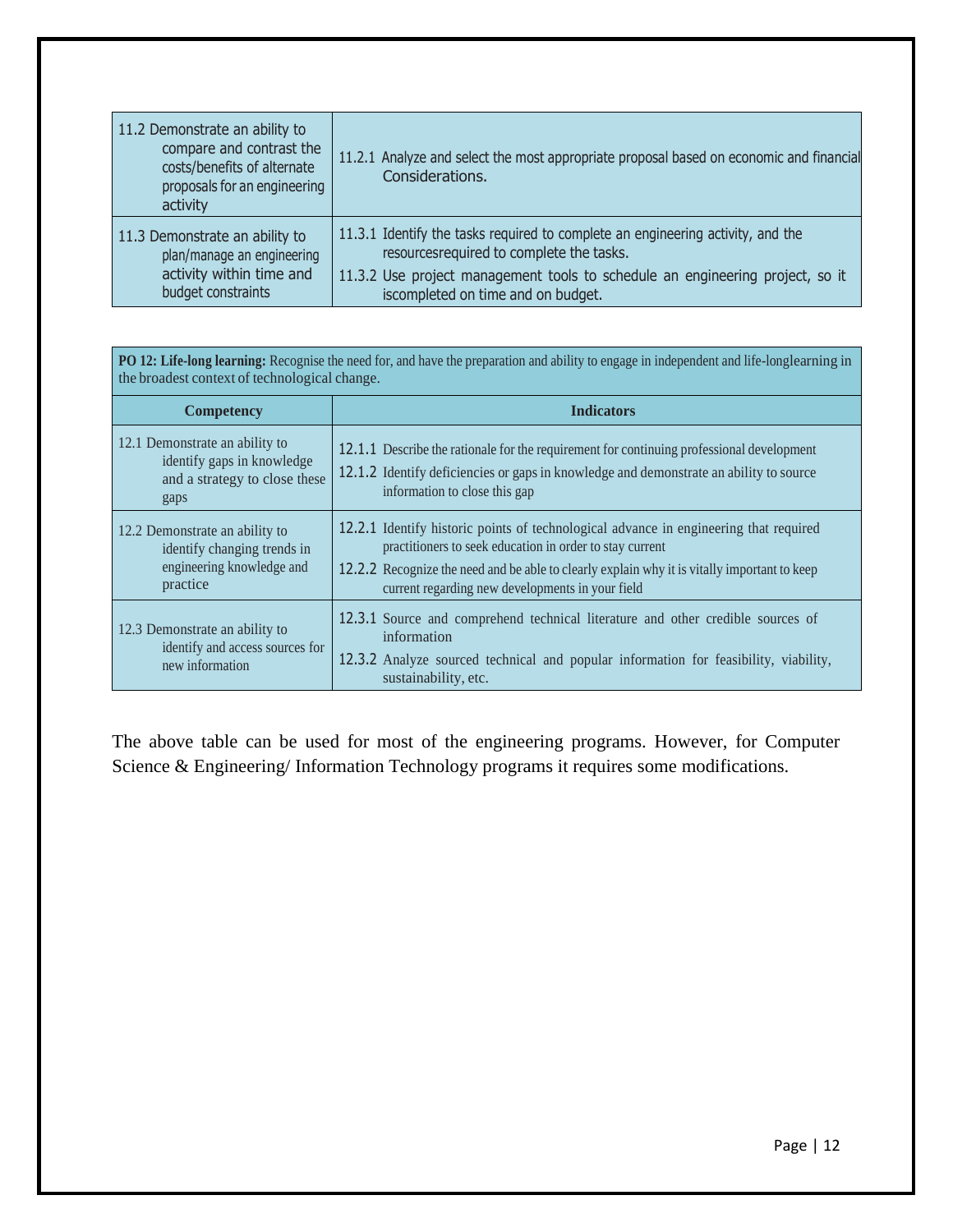# **IMPROVING STRUCTURE AND QUALITY OF ASSESSMENTS**

For improving the structure and quality of assessment in various engineering programs following points need to be remembered:

- 1. In Indian engineering education system, written examinations play a major role in assessing the learning and awarding of grades to the student. Universities and colleges give highest weightage to the outcomes of the written examinations in overall grading. Questions raised in the examination/test papers play an important role in defining the level of learning the student is expected to achieve in the courses and hence in the program. Since assessment drives learning, the design of question papers needs to go beyond the mere test of memory recall. They also need to test higher-order abilities and skills.
- 2. Written examinations assess a very limited range of outcomes and cognitive levels. Particularly in the courses, where course outcomes (COs) cover a broad range of expectations, written examinations alone will not be sufficient to make valid judgements about student learning. A wide range of assessment methods (e.g., term papers, open-ended problem-solving assignments, course/lab project rubrics, portfolios etc.) need to be employed to ensure that assessment methods match with learning outcomes.
- 3. It is advisable to formulate assessment plans for each of the course in the program that brings clarity to the following:
	- a) Alignment of assessment with learning outcome of the course
	- b) Level of learning (cognitive) student is expected to achieve
	- c) Assessment method to be adapted

The method to align examination questions/assessment to COs and hence POs was discussed in the section-1. The following sections discuss the application of Bloom's taxonomy framework to create the optimal structure of examination papers to test the different cognitive skills.

### *1. Bloom's Taxonomy for Assessment Design*

Bloom's Taxonomy provides an important framework to not only design curriculum and teaching methodologies but also to design appropriate examination questions belonging to various cognitive levels. Bloom's Taxonomy of Educational Objectives developed in 1956 by Benjamin Bloom [6] was widely accepted by educators for curriculum design and assessment. In 2001, Anderson and Krathwohl modified Bloom's taxonomy [7] to make it relevant to the present-day requirements. It attempts to divide learning into three types of domains (cognitive, affective, and behavioural) and then defines the level of performance for each domain. Conscious efforts to map the curriculum and assessment to these levels can help the programs to aim for higher-level abilities which go beyond remembering or understanding, and require application, analysis, evaluation or creation.

Revised Bloom's taxonomy in the cognitive domain includes thinking, knowledge, and application of knowledge. It is a popular framework in engineering education to structure the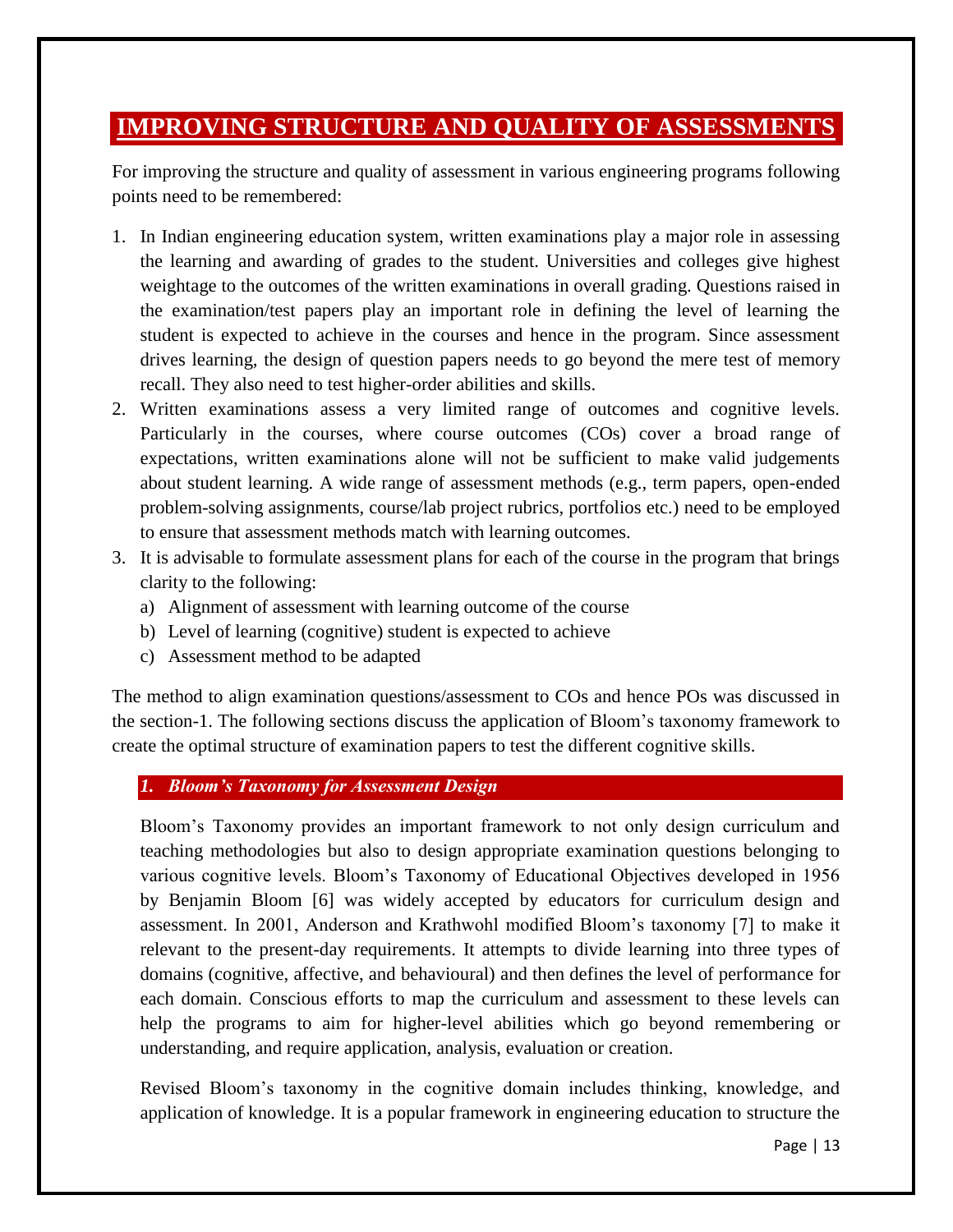assessment as it characterizes complexity and higher-order abilities. It identifies six levels of competencies within the cognitive domain (Fig. 2) which are appropriate for the purposes of engineering educators.

| <b>Level</b>   | <b>Descriptor</b> | <b>Level of attainment</b>                                                     |
|----------------|-------------------|--------------------------------------------------------------------------------|
|                | Remembering       | Recalling from the memory of the previously learned material                   |
| $\mathfrak{D}$ | Understanding     | Explaining ideas or concepts                                                   |
| 3              | Applying          | Using the information in another familiar situation                            |
| $\overline{4}$ | Analysing         | Breaking information into the part to explore understandings and relationships |
|                | Evaluating        | Justifying a decision or course of action                                      |
| 6              | Creating          | Generating new ideas, products or new ways of viewing things                   |

According to revised Bloom's taxonomy, the levels in the cognitive domain are as follows:



Bloom's taxonomy is hierarchical, meaning that learning at the higher level requires that skills at a lower level are attained.

#### *2. Action Verbs for Assessment*

Choice of action verbs in constructing assessment questions is important to consider. Quite often, the action verbs are indicators of the complexity (level) of the question. Over time, educators have come up with a taxonomy of measurable verbs corresponding to each of the Bloom's cognitive levels [8]. These verbs help us not only to describe and classify observable knowledge, skills and abilities but also to frame the examination or assignment questions that are appropriate to the level we are trying to assess.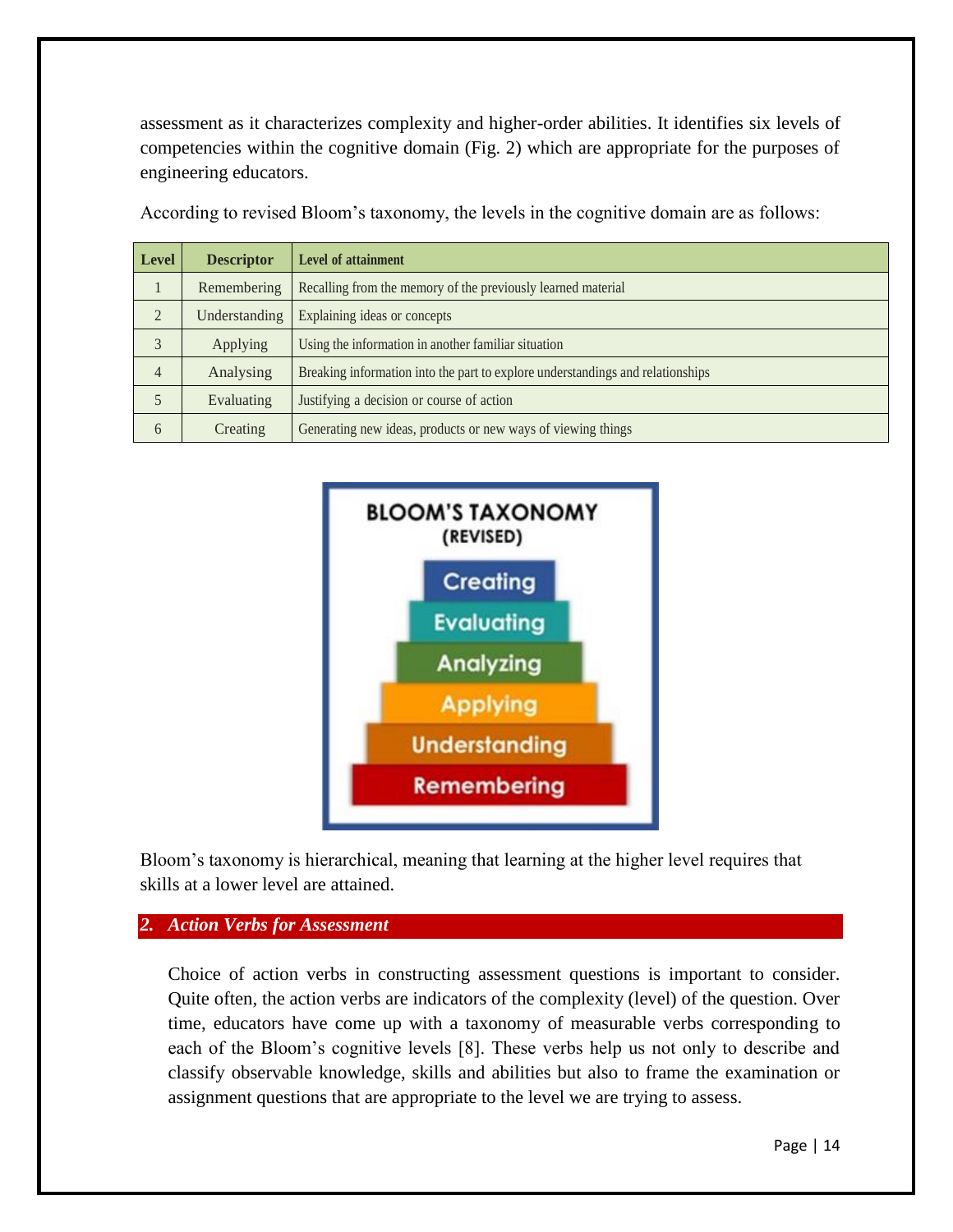Suggestive list of skills/ competencies to be demonstrated at each of the Bloom's level and corresponding cues/ verbs for the examination/ test questions is given below:

| Level         | <b>Skill Demonstrated</b>                                                                                                                                                                                                                                                                                                                                                      | <b>Question cues / Verbs for tests</b>                                                                                                                                   |
|---------------|--------------------------------------------------------------------------------------------------------------------------------------------------------------------------------------------------------------------------------------------------------------------------------------------------------------------------------------------------------------------------------|--------------------------------------------------------------------------------------------------------------------------------------------------------------------------|
| 1. Remember   | Ability to recall of information like facts, conventions,<br>$\bullet$<br>definitions, jargon, technical terms, classifications,<br>categories, and criteria<br>ability to recall methodology and procedures,<br>$\bullet$<br>abstractions, principles, and theories in the field<br>knowledge of dates, events, places<br>$\bullet$<br>mastery of subject matter<br>$\bullet$ | list, define, tell, describe, recite, recall,<br>identify, show, label, tabulate, quote, name,<br>who, when, where                                                       |
| 2. Understand | understanding information<br>$\bullet$<br>grasp meaning<br>$\bullet$<br>translate knowledge into new context<br>interpret facts, compare, contrast<br>$\bullet$<br>order, group, infer causes<br>$\bullet$<br>predict consequences<br>$\bullet$                                                                                                                                | describe, explain, paraphrase, restate,<br>associate, contrast, summarize,<br>differentiate interpret, discuss                                                           |
| 3. Apply      | use information<br>$\bullet$<br>use methods, concepts, laws, theories in new<br>$\bullet$<br>situations<br>solve problems using required skills or knowledge<br>$\bullet$<br>Demonstrating correct usage of a method or procedure<br>$\bullet$                                                                                                                                 | calculate, predict, apply, solve, illustrate,<br>use, demonstrate, determine, model,<br>experiment, show, examine, modify                                                |
| 4. Analyse    | break down a complex problem into parts<br>$\bullet$<br>Identify the relationships and interaction between the<br>different parts of a complex problem<br>identify the missing information, sometimes the<br>$\bullet$<br>redundant information and the contradictory<br>information, if any                                                                                   | classify, outline, break down, categorize,<br>analyze, diagram, illustrate, infer, select                                                                                |
| 5. Evaluate   | compare and discriminate between ideas<br>$\bullet$<br>assess value of theories, presentations<br>$\bullet$<br>make choices based on reasoned argument<br>$\bullet$<br>verify value of evidence<br>recognize subjectivity<br>use of definite criteria for judgments<br>$\bullet$                                                                                               | assess, decide, choose, rank, grade, test,<br>measure, defend, recommend, convince,<br>select, judge, support, conclude, argue,<br>justify, compare, summarize, evaluate |
| 6. Create     | use old ideas to create new ones<br>$\bullet$<br>Combine parts to make (new) whole,<br>$\bullet$<br>generalize from given facts<br>$\bullet$<br>relate knowledge from several areas<br>predict, draw conclusions                                                                                                                                                               | design, formulate, build, invent, create,<br>compose, generate, derive, modify,<br>develop, integrate                                                                    |

It may be noted that some of the verbs in the above table are associated with multiple Bloom's Taxonomy levels. These verbs are actions that could apply to different activities. We need to keep in mind that it's the skill, action or activity we need students to demonstrate that will determine the contextual meaning of the verb used in the assessment question.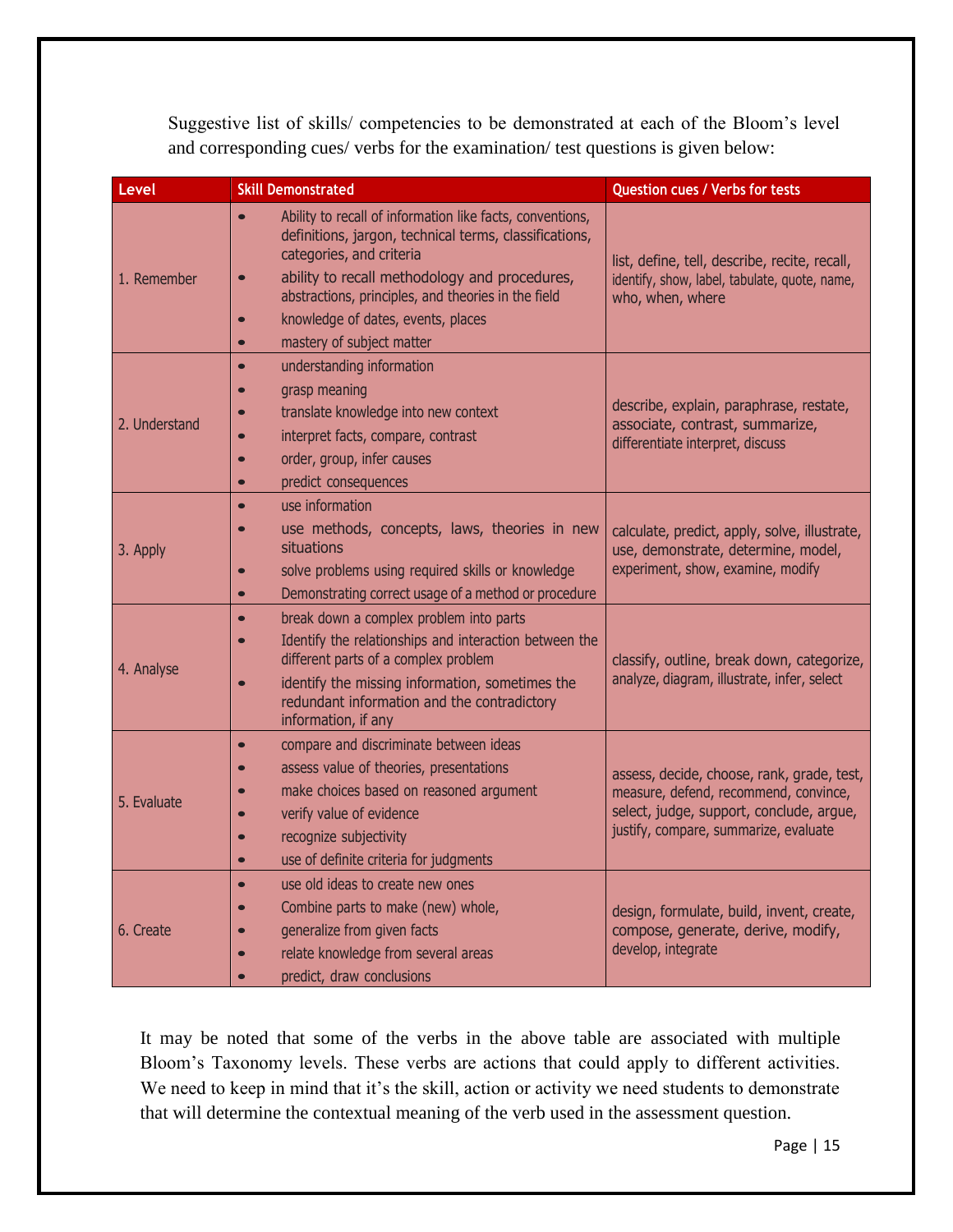### *3. Assessment Planning*

While using Bloom's taxonomy framework in planning and designing of assessment of student learning, following points need to be considered:

1. Normally the first three learning levels; remembering, understanding and applying and to some extent fourth level analysing are assessed in the Continuous Internal Evaluation (CIE) and Semester End Examinations (SEE), where students are given a limited amount of time. And abilities; analysis, evaluation and creation can be assessed in extended course works or in a variety of student works like course projects, mini/ minor projects, internship experience and final year projects.



*Fig. 3: Assessment methods for different Bloom's cognitive levels*

- 2. Before adopting this framework for reforms in examination system of a University/Institution, it is worthwhile to study the present pattern of assessment in each of the course in the program to gain insight about:
	- a. Alignment of assessment questions with course learning outcomes
	- b. Whether all the learning outcomes are tested; sometimes some learning outcomes are over tested at the expense of others which may be not tested at all.
	- c. Overall weightage in the assessment, to each of Bloom's learning levels
	- d. Assessment methods used to adequately assess the content and desired learning outcomes
	- e. Based on the study, improvement priorities for each of the above factors need to be arrived at. The reform process needs to be well planned and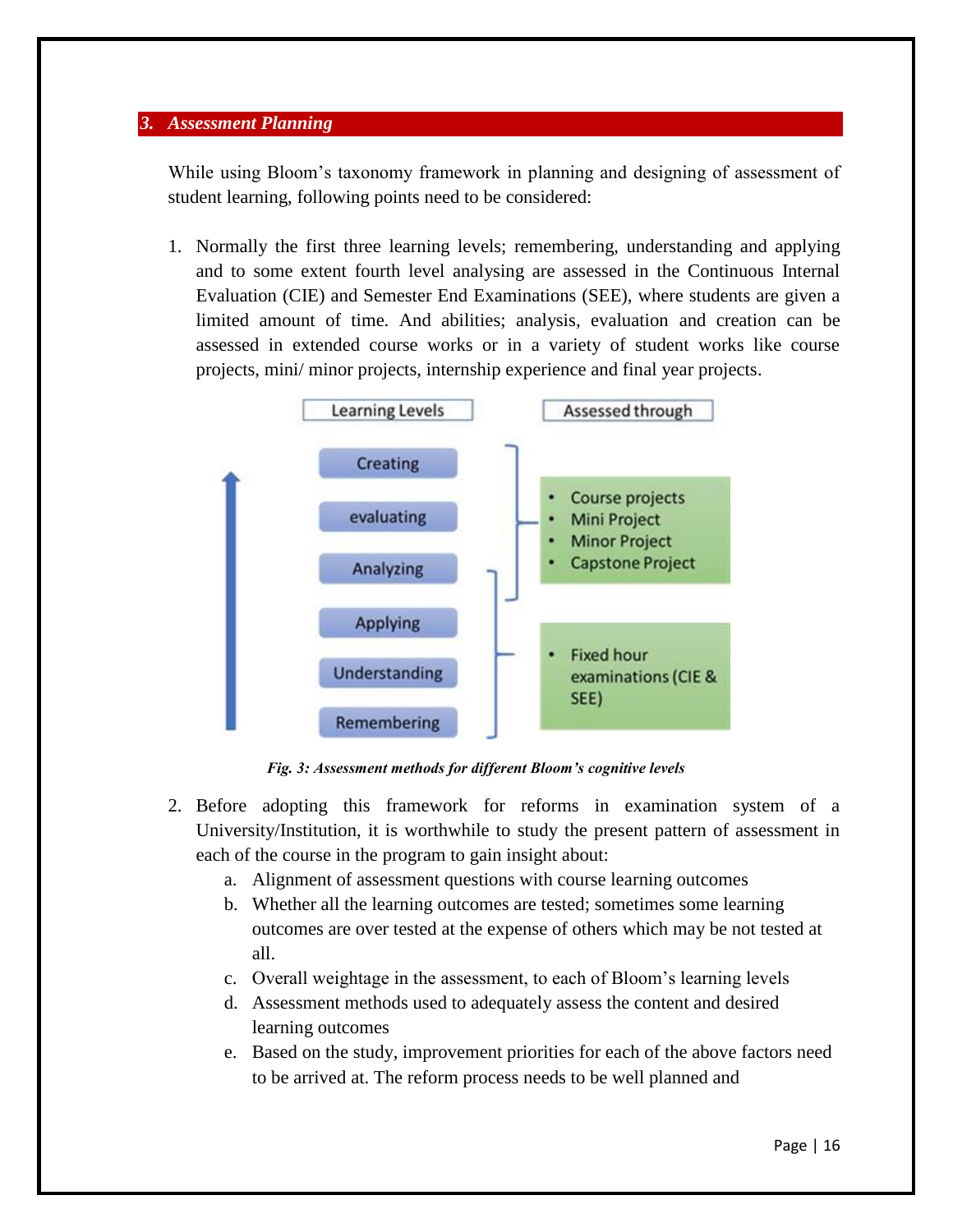implemented through institutional strategy and communicated to all stakeholders particularly to the students.

3. A good and reasonable examination paper must consist of various difficulty levels to accommodate the different capabilities of students. Bloom's taxonomy framework helps the faculty to set examination papers that are well balanced, testing the different cognitive skills without a tilt towards a tough or easy paper perception. If the present examination questions are more focused towards lower cognitive skills, conscious efforts need to be made to bring in application skills or higher cognitive skills in the assessment. It is recommended that at institution/ University level, upper limit need to be arrived for lower order skills (for example, no more than 40% weightage for knowledge-oriented questions). It is important to note that, as nature of every course is different, the weightage for different cognitive levels in the question papers can also vary from course to course.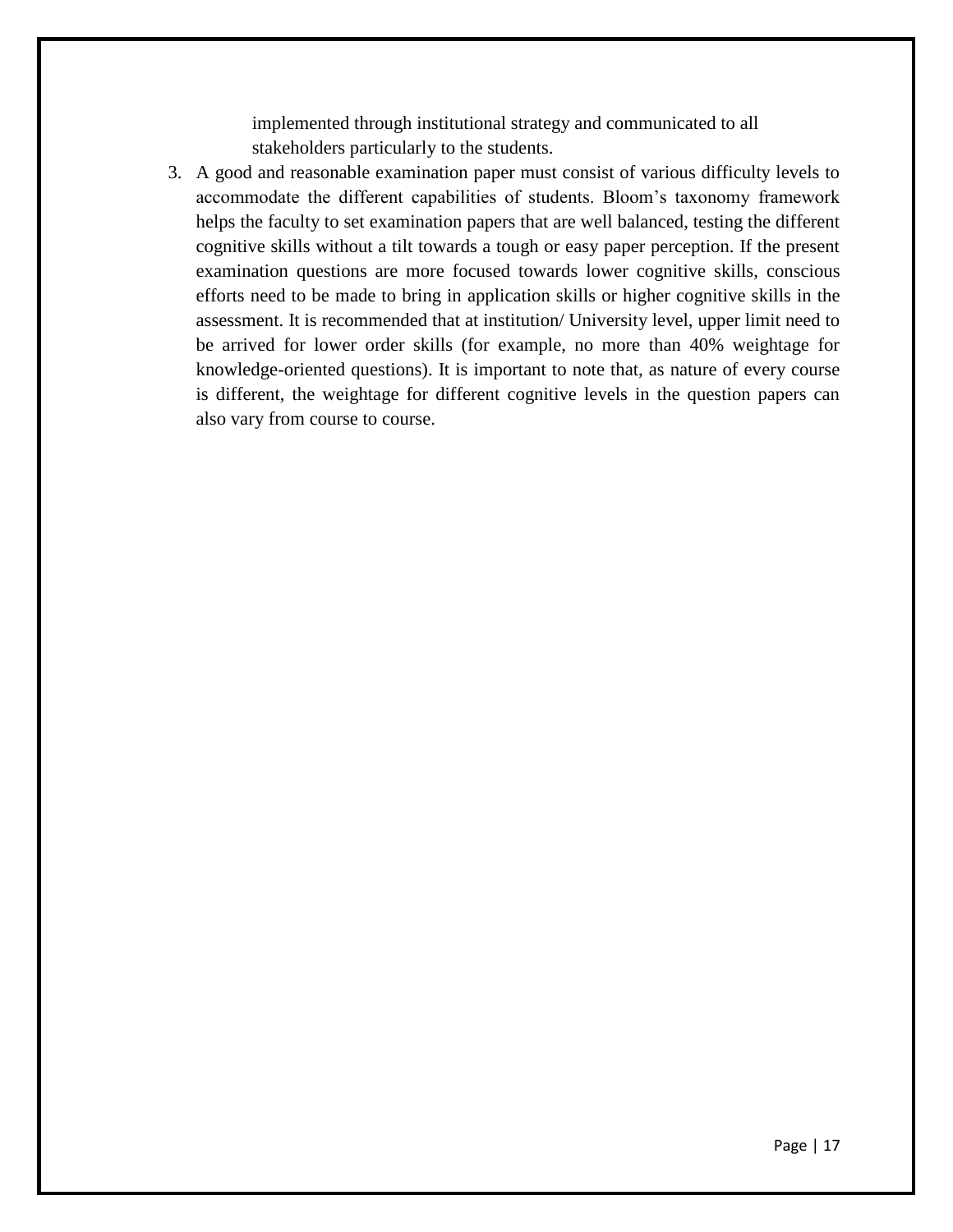# **ASSESSING HIGHER - ORDER ABILITIES & PROFESSIONAL SKILLS**

In the 21st century, professional skills (also known as soft skills, generic skills or transferable skills) have emerged as important attributes of a graduate engineer. Studies show that Industry/ employers around the world value these abilities more than the disciplinary knowledge. This is also reflected in the NBA graduate attributes wherein six out of twelve attributes belong to this category, viz. (1) communication, (2) teamwork, (3) understanding ethics and professionalism, (4) understanding global and societal contexts, (5) lifelong learning, and (6) knowledge of contemporary issues. Further, higher-order cognitive abilities like critical thinking, problem-solving and making informed decisions are also crucial for a graduate to succeed in the emerging world. Though the employers consider these professional skills and higher abilities as important, students are weak in them. The main challenge surrounding them is that they are difficult to assess through existing conventional examination system.

### *1. Innovative Educational Experiences to Teach and Assess*

One of the main obstacles in addressing these outcomes is the limitation of educational experience we create within our engineering programs. Most of the coursework in our programs are oriented towards teaching technical knowledge and skills; hence, the assessment is limited to those abilities. However, acquiring the professional outcomes may not result simply from participation in a particular class or set of classes. Rather, these outcomes are more often acquired or influenced through sources both in and outside the classroom [4].

To address these challenges, comprehensive reforms are needed in the way we design our curriculum, student learning experiences and assessment of the outcomes. Worldwide several attempts are being made to address these challenges. Following are the few educational experiences that are recommended to teach and assess professional outcomes and higher-order cognitive abilities:

- Course projects
- Open-ended experiments in laboratories
- ❖ Project-based learning modules
- $MOOCs$
- Co-Curricular experiences
- $\triangleleft$  Mini / Minor projects
- $\div$  Final year projects
- $\triangleleft$  Internship experiences
- E-portfolios of student works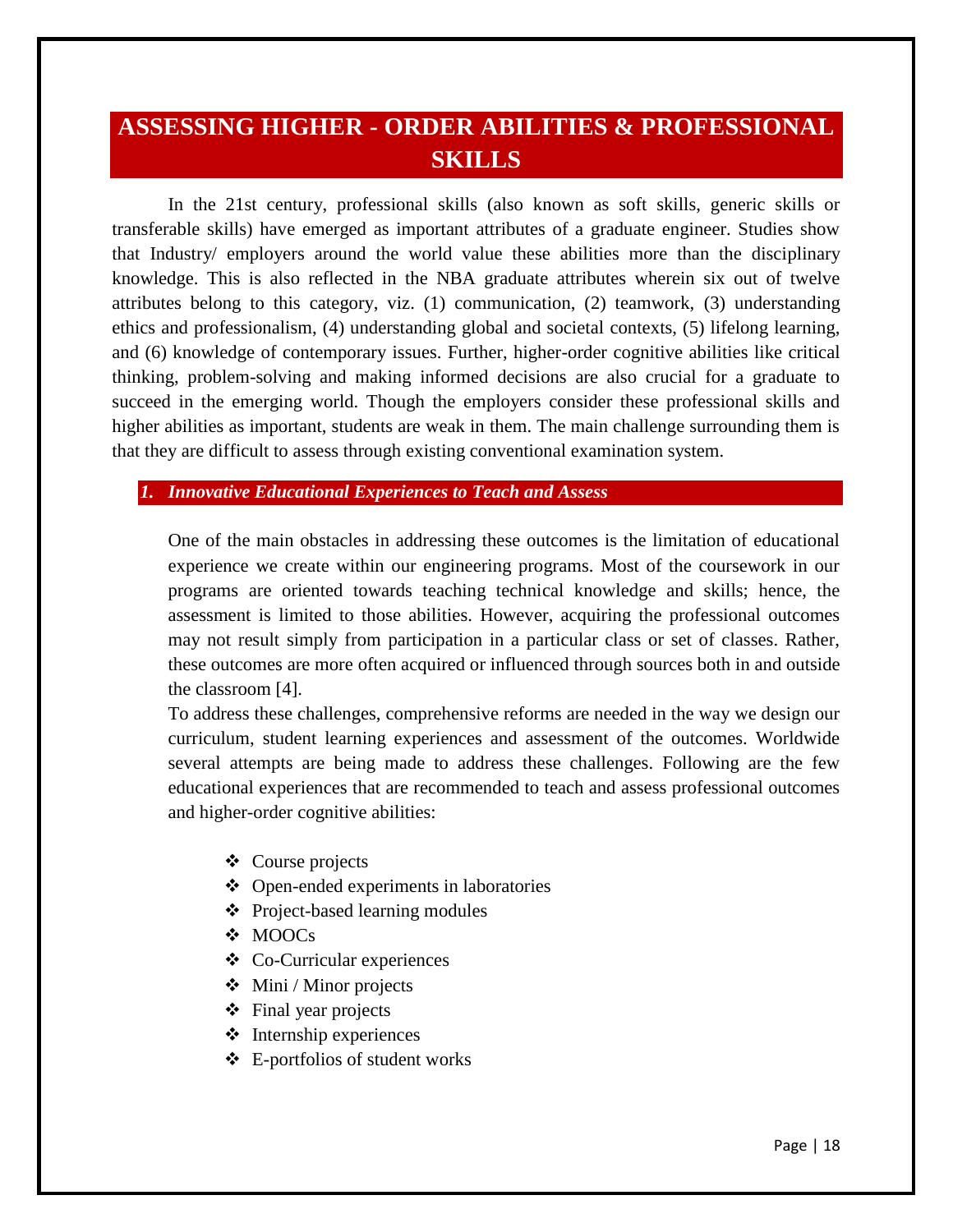#### *2. Using Scoring Rubrics as Assessment Tool*

To evaluate the above, student works for attainment of course outcomes and hence POs, it is of utmost importance to have reliable methods / proper assessment tools. Rubrics provide a powerful tool for assessment and grading of student work. They can also serve as a transparent and inspiring guide to learning. Rubrics are scoring, or grading tool used to measure a students' performance and learning across a set of criteria and objectives. Rubrics communicate to students (and to other markers) your expectations in the assessment, and what you consider important.

There are three components within rubrics namely (i) criteria / performance Indicator: the aspects of performance that will be assessed, (ii) descriptors: characteristics that are associated with each dimension, and (iii) scale/level of performance: a rating scale that defines students' level of mastery within each criterion.



*Fig. 4: Examples of Rubrics (Accessed from Rogers 2010)*

#### *3. Open-Book Examinations*

In the earlier sections it was noted that the traditional written examinations have a significant weakness that they tend to encourage rote learning and more superficial application of knowledge. This deficiency can be overcome by "open-book examination". Open-book examination is similar to time constrained written examinations but designed in a way that allows students to refer to either class notes, textbooks, or other approved material while answering questions. They are particularly useful if you want to test skills in application, analysis and evaluation, i.e. higher levels of Bloom's taxonomy. However, in a program, the courses or the curriculum areas that are best suited to an open-book exam are to be carefully chosen.